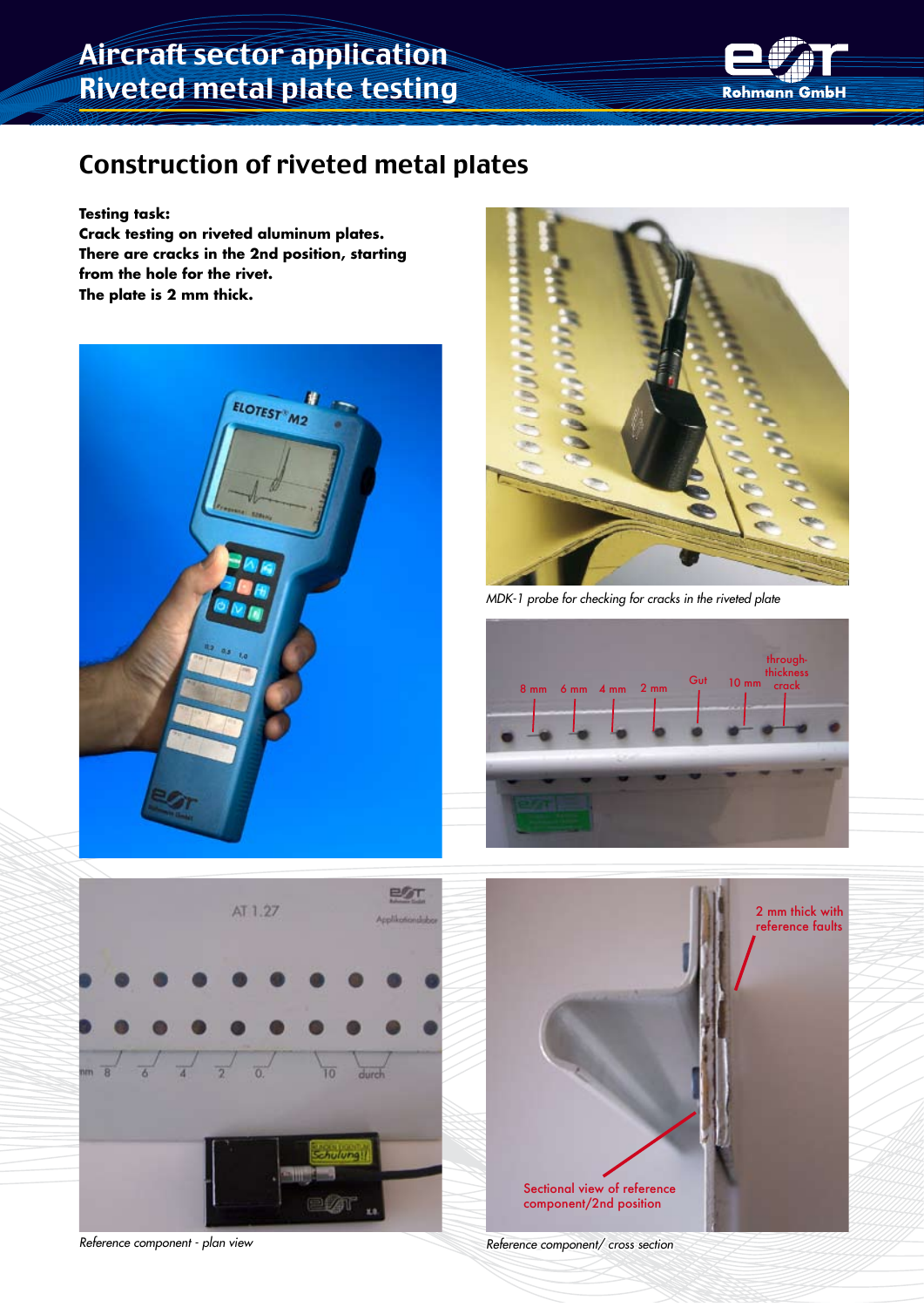### Riveted metal plate testing

**Test equipment: Equipment: ELOTEST B310/ M2 V3/ M3 Sensor: MDK 1-23 Adapter: B3-RS Lead: EK-2-HF/1**

**The guidance slot is set with the end stop so that the "Sensor centre" marking is on the centre line of the row of rivets. The sensor is moved along the row of rivets.**

**End stop for guidance,** 

adjustable

Setting at the centre of the row of rivets